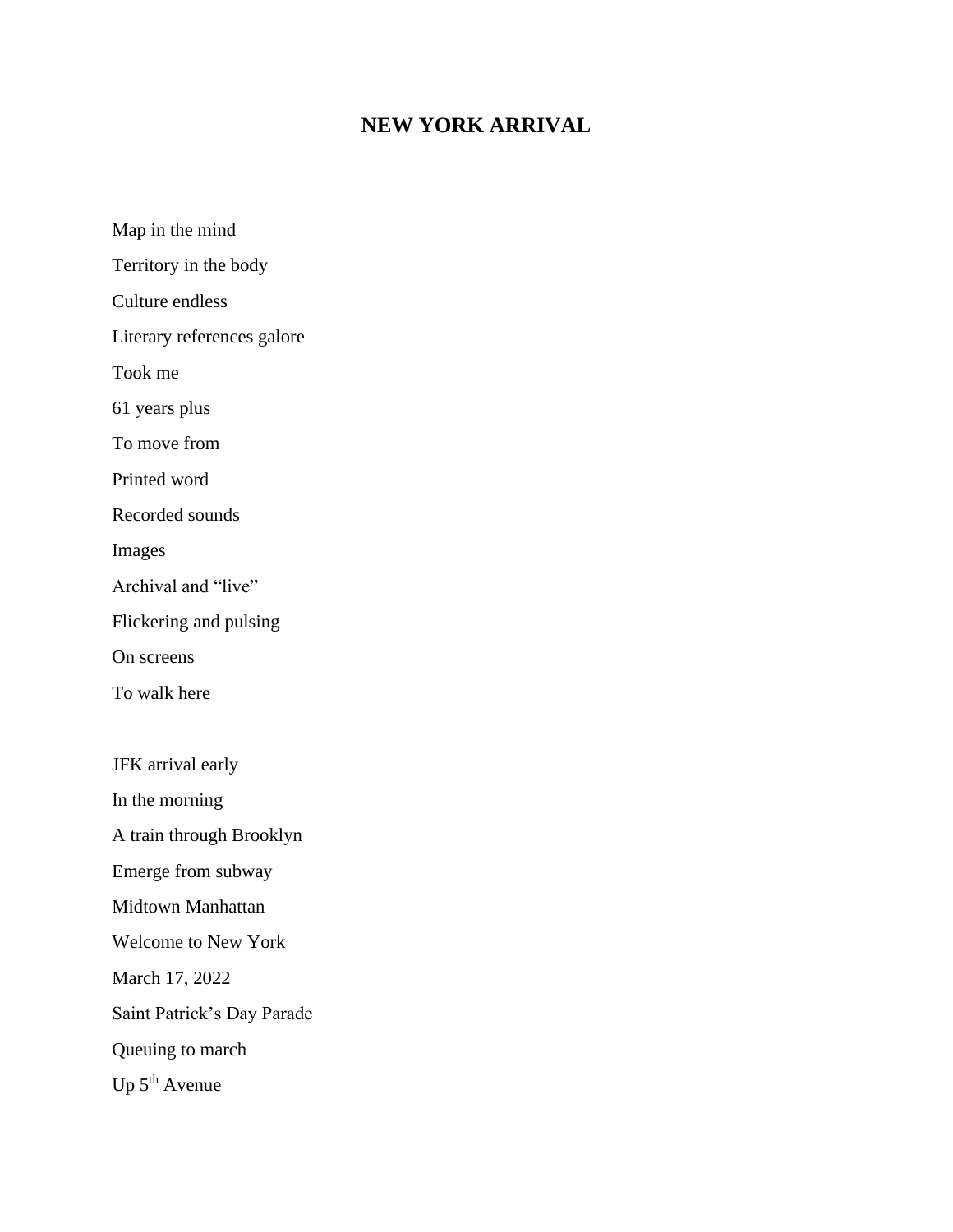Above the Korean Coffee diner Endless Irish American Firefighters In best dress With Ancient Hibernians On the café balcony In line for the restroom Because the brigades Below assembling On the street Are ready to march 11 am Have not had a pint Redheaded lass says Now, that's a sin No excuse Not to be drinking Just a little bit Of light rain Falling on Manhattan I watch the parade From the corner East 44th Street  $\omega$  5<sup>th</sup> Avenue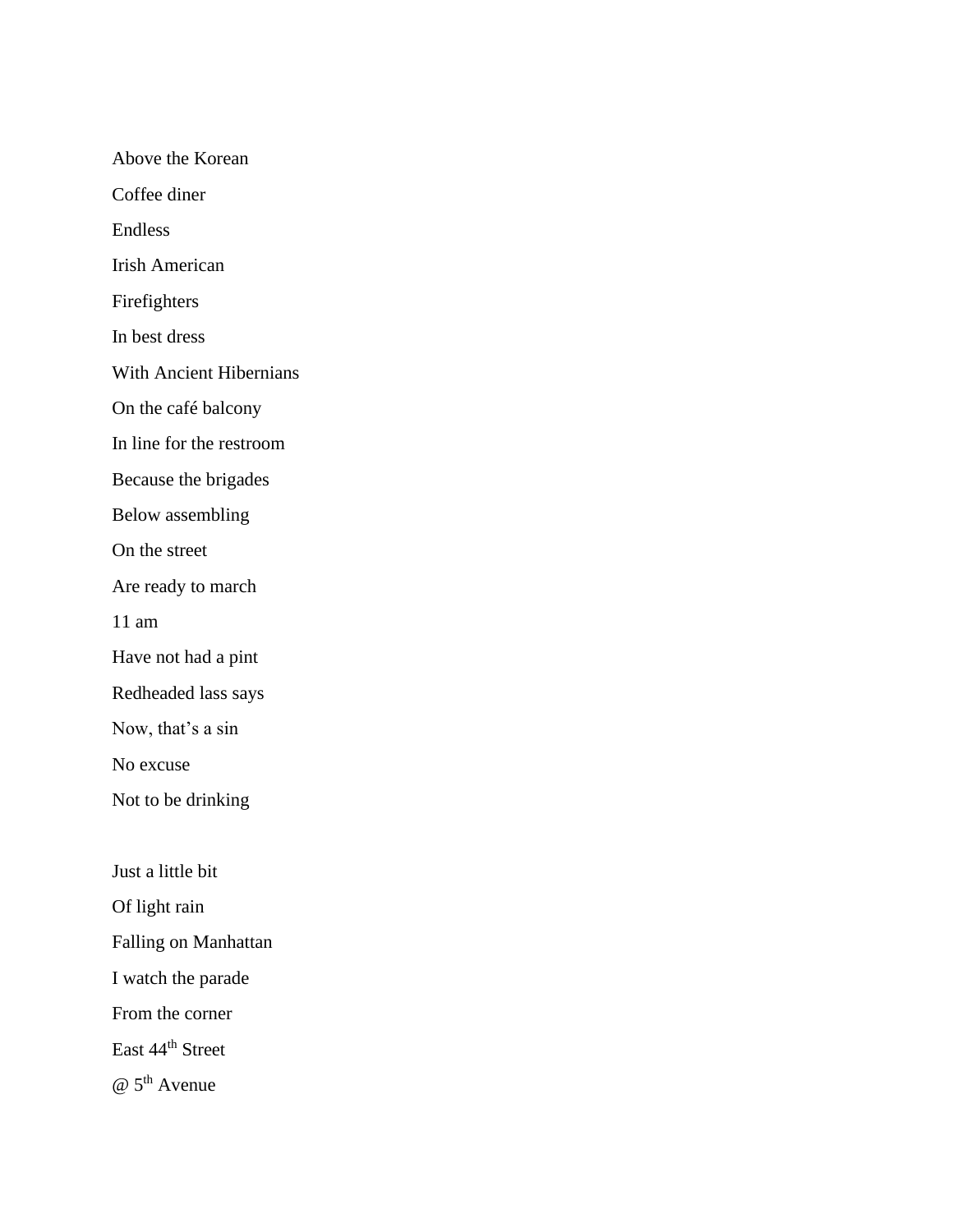Where the parade begins Police, soldiers Firefighters Endless Marching bands My new friends From upstairs Representing all counties Of Ireland March by Stop About face All look down  $5<sup>th</sup>$  Avenue Towards Lower Manhattan Ground Zero Moments of silence For the 911 fallen The parade continues Reviewed @ St. Patrick's Cathedral Proceeds along uptown "A nice walk" One of my diner friends Told me All the way to 5<sup>th</sup> Avenue and East 79<sup>th</sup> Street A living legacy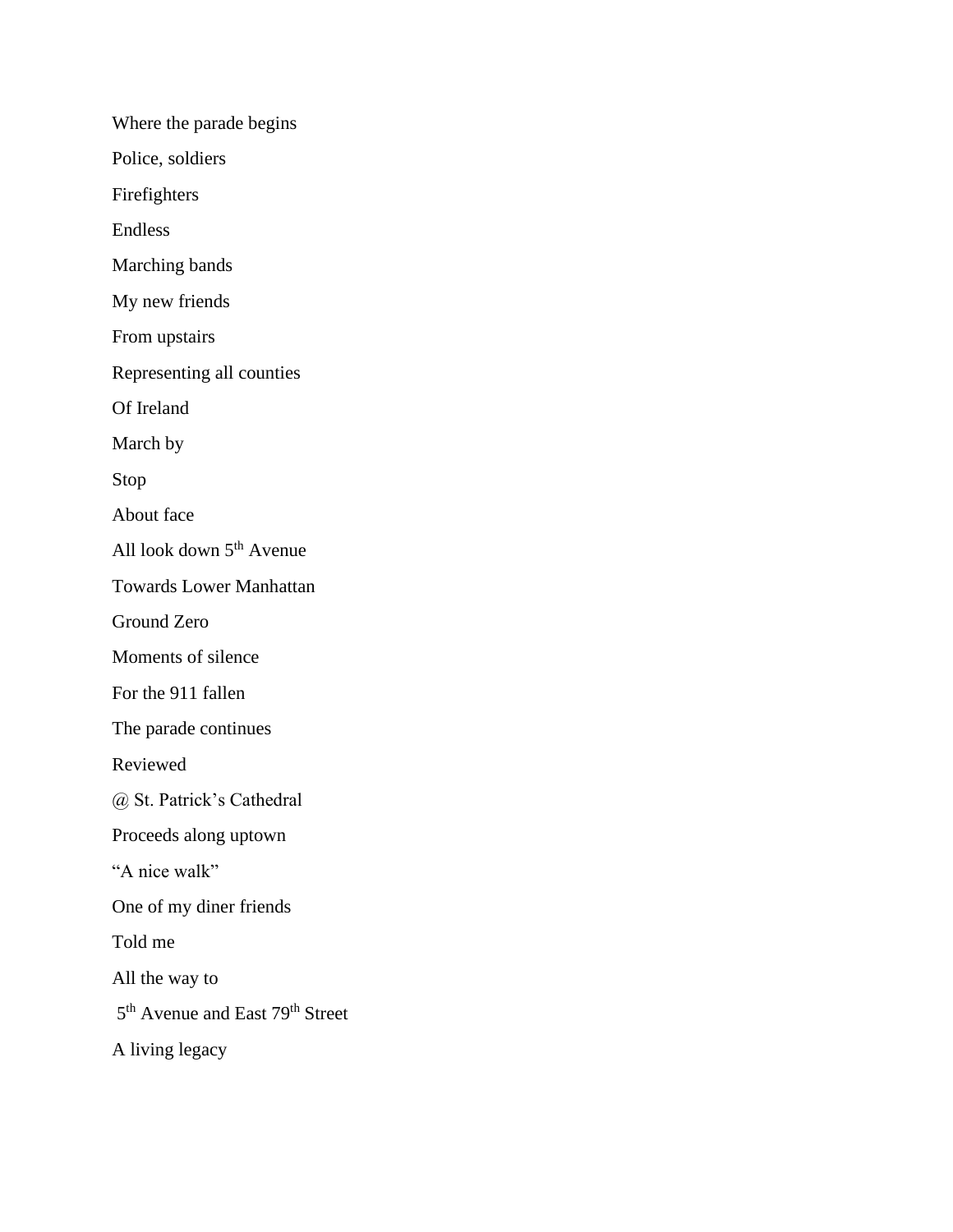Time to check-in At the Hotel St. James Joey the desk clerk Declares "You are good people And good things will happen!"

So back outside On West 45<sup>th</sup> Street A block further west Open up Times Square Like a living video Game grand Computer simulations Immigrants from Asia Apparently in funny costumes Endless Elmos And Disney mice Towering Transformers Searching for airducts More than meets the eye By 10 pm the Irish

And once a year Irish Are looking bedraggled Or roaring drunk Outside Connolly's